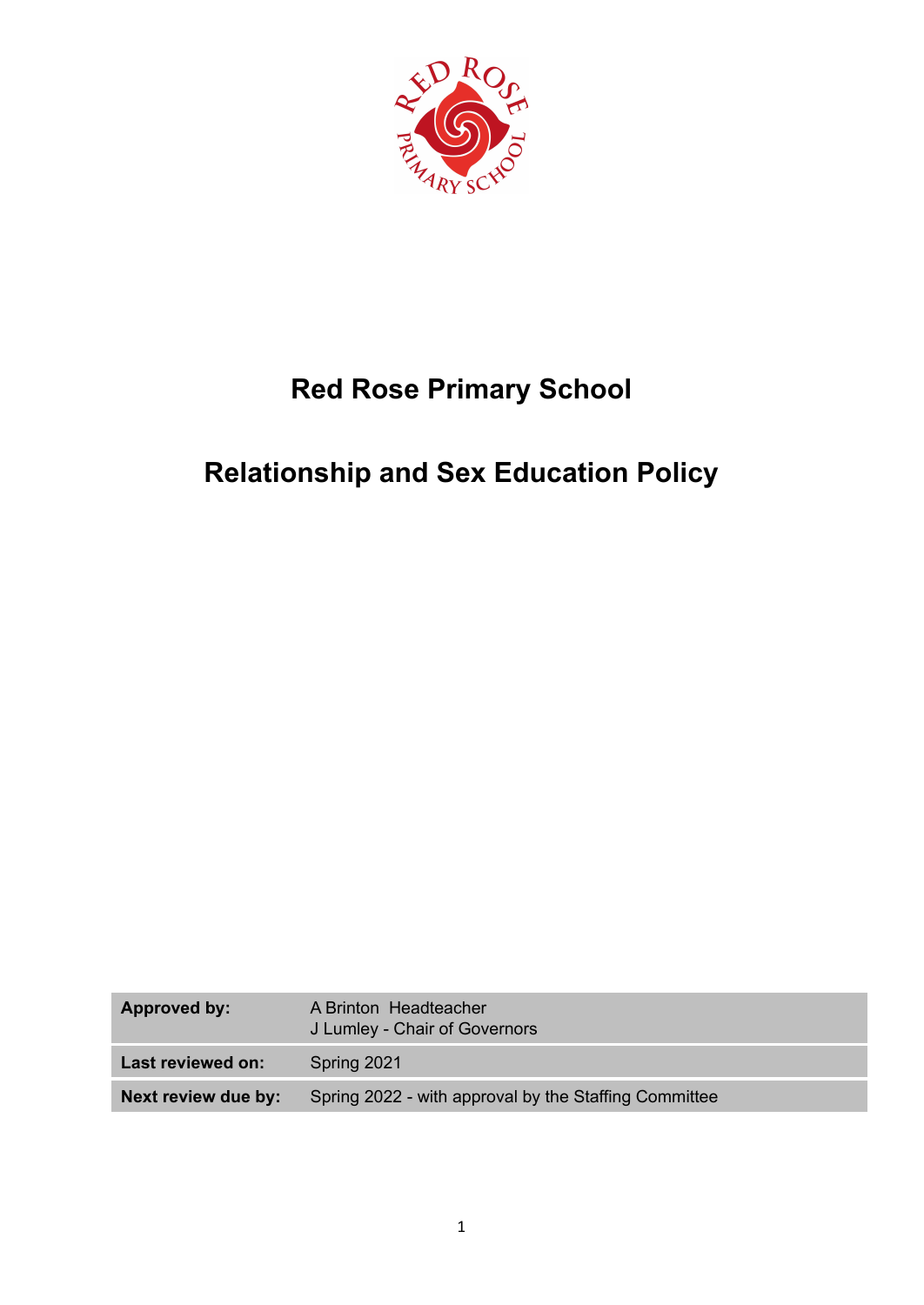

#### **1. Rationale**

This policy should be considered as part of the overall strategy of the school and operated within the context of our vision, aims and values as a school.

At Red Rose Primary School we believe that effective Relationship and Sex Education (RSE) is essential for our pupils, as they grow, are able to make responsible and well informed decisions about their lives. In all year groups, RSE is taught as part of the Personal, Social, Health Education (PSHE) element of the curriculum and in addition to this in Year 5 and 6 reproduction and puberty is taught through science. This enables us to present RSE as part of a child's full and rounded development.

#### **2. Moral and Values Framework**

Relationship and Sex Education will reflect the values of our school ethos, PSHE and Citizenship programme. RSE will be taught in the context of relationships. In addition, RSE will promote self-esteem and emotional health and well-being and help children form and maintain worthwhile and satisfying relationships, based on respect for themselves and for others, at home, school, work and in the community.

#### **3. Aims**

This policy was developed in response to Sex and Relationship Education Guidance DfES 2000; Supplementary Guidance Sex and Relationship Education (SRE) for the 21st Century 2013; Equalities Act 2010 Not Yet Good Enough: personal, social, health and economic education in schools (Ofsted 2013); Life Lessons: PSHCE and SRE in schools: Fifth Report, (House of Commons Education Committee 2015)

This policy should be considered alongside the following:

- Online-safety Policy
- Anti-bullying Policy
- Safeguarding Policy (including child sexual exploitation)
- Equal Opportunities
- PSHCE
- SMSC Policy

#### **4. The Consultation Process**

This will involve:

- School council
- Consultation with parents/carers
- Review of RSE curriculum content with staff, pupils and parents/carers
- Consultation with wider school community e.g. school nurse, Education Development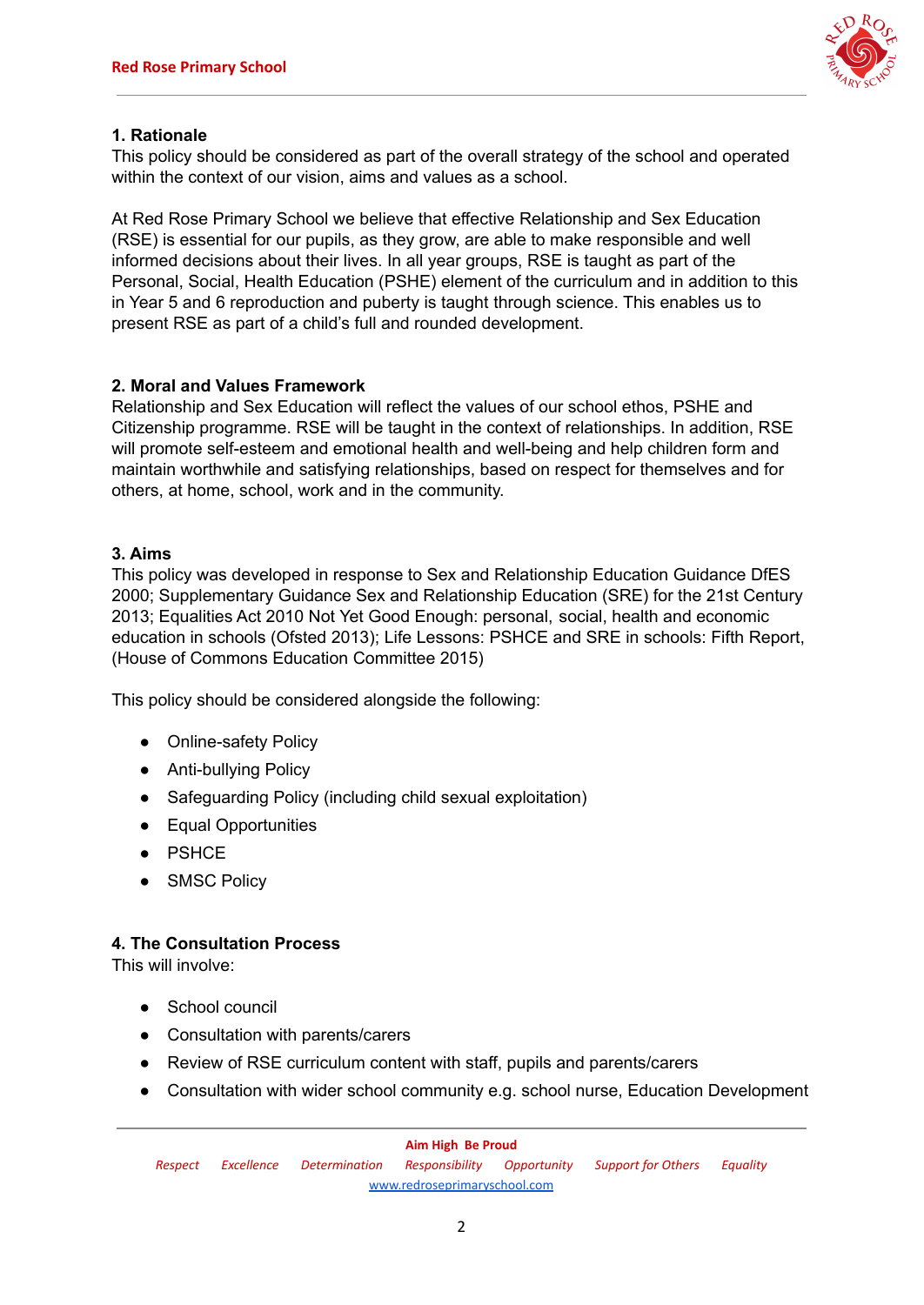

Service.

● Consultation, agreement and implementation of policy by school governors

#### **5. What Is Relationship and Sex Education?**

RSE is lifelong learning about physical, sexual, moral and emotional development. It is about the understanding of the importance of stable and loving relationships, respect, love and care within family life. It involves acquiring information, developing skills and forming positive beliefs, values and attitudes.

#### **6. Principles and Values**

In addition, Red Rose Primary School believes that RSE should:

- be an integral part of the lifelong learning process, beginning in early childhood and to continue into adult life
- be an entitlement for all pupils in our care
- encourage every pupil to contribute to the school community that aims to support each individual as they grow and learn
- be set within this wider school context and supports family commitment and love, respect and affection, knowledge and openness. Family is a broad concept; not just one model, e.g. children living with step families; those living with same sex parents, children looked after, adopted children, extended family. It includes a variety of types of family structure, and acceptance of diversity
- encourage pupils and staff to share and respect each other's views. We are aware of different values and opinions to sexual orientation, relationships and diversity. The important values are love, respect and that we care for each other
- generate an atmosphere where questions and discussion on personal matters can take place without any stigma or embarrassment
- recognise that parents and carers are the key people in teaching their children about relationships, sex and growing up. We aim to work in partnership with parents/carers and pupils, consulting them about the content of programmes
- recognise that the wider community has much to offer and we aim to work in partnership with other health and education professionals

Relationship and Sex Education in this school has three main elements:

1. Personal and Social Skills

- managing emotions within relationships confidently and sensitively
- developing positive self-esteem and confidence
- developing and demonstrating self-respect and empathy for others
- making informed choices with an absence of prejudice
- developing an appreciation of the consequences of choices made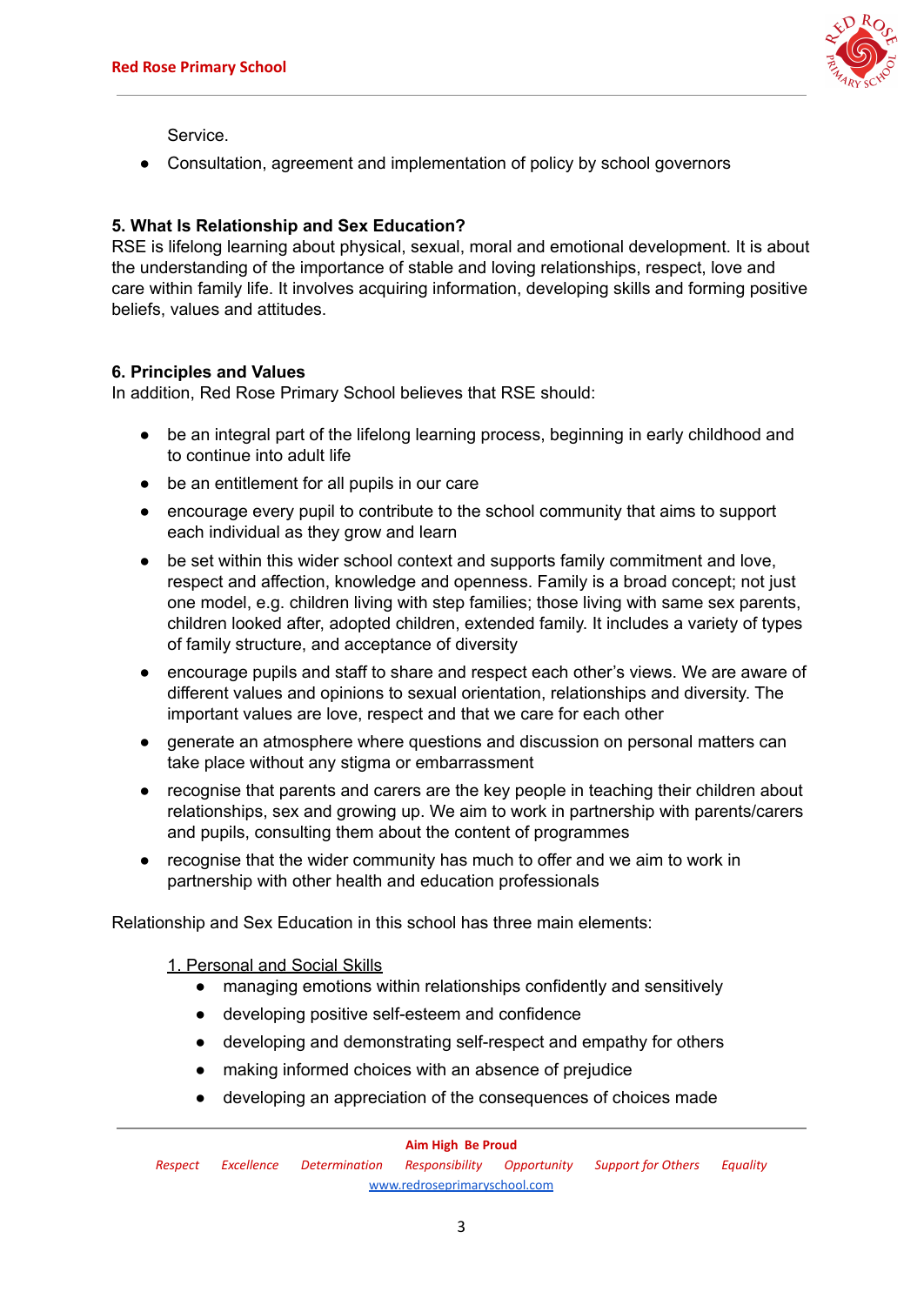

- managing conflict
- empower pupils with the skills to be able to recognise inappropriate/ uncomfortable situations and/or behaviours with their peers and adults.

#### 2. Attitudes and Values

- learning the importance of values, individual conscience and moral choices
- valuing family life, stable and loving relationships, marriage and civil partnerships
- learning about the nurture of children
- demonstrating the values of respect, love and care
- exploring, considering and understanding moral dilemmas
- developing skills including negotiation and decision making
- challenging myths, misconceptions and false assumptions

#### 3. Knowledge and Understanding

- learning and understanding about physical and emotional development at appropriate stages
- learning about reproduction, human sexuality, gender identity, personal health, emotions and relationships
- learning about where to go for help or advice in school and how to access a range of local and national support agencies

## **7. Aims and Objectives**

The aim of RSE is to provide balanced, factual information about physical and emotional changes, together with consideration of the broader emotional, ethical, religious, and moral dimensions of sexual health. Our RSE programme aims to prepare pupils for an adult life in which they can:

- develop positive values and a moral framework that will guide their decisions, judgements and behaviour
- have the confidence and self-esteem to value themselves and others and develop respect for individual conscience and the skills to judge what kind of relationship they want
- understand the consequences of their actions and behave responsibly within personal relationships
- avoid being pressured into uncomfortable or dangerous situations
- communicate effectively by developing the appropriate language for relationships and issues
- develop awareness of their sexuality, gender identity, challenge sexism and prejudice, and promote equality and diversity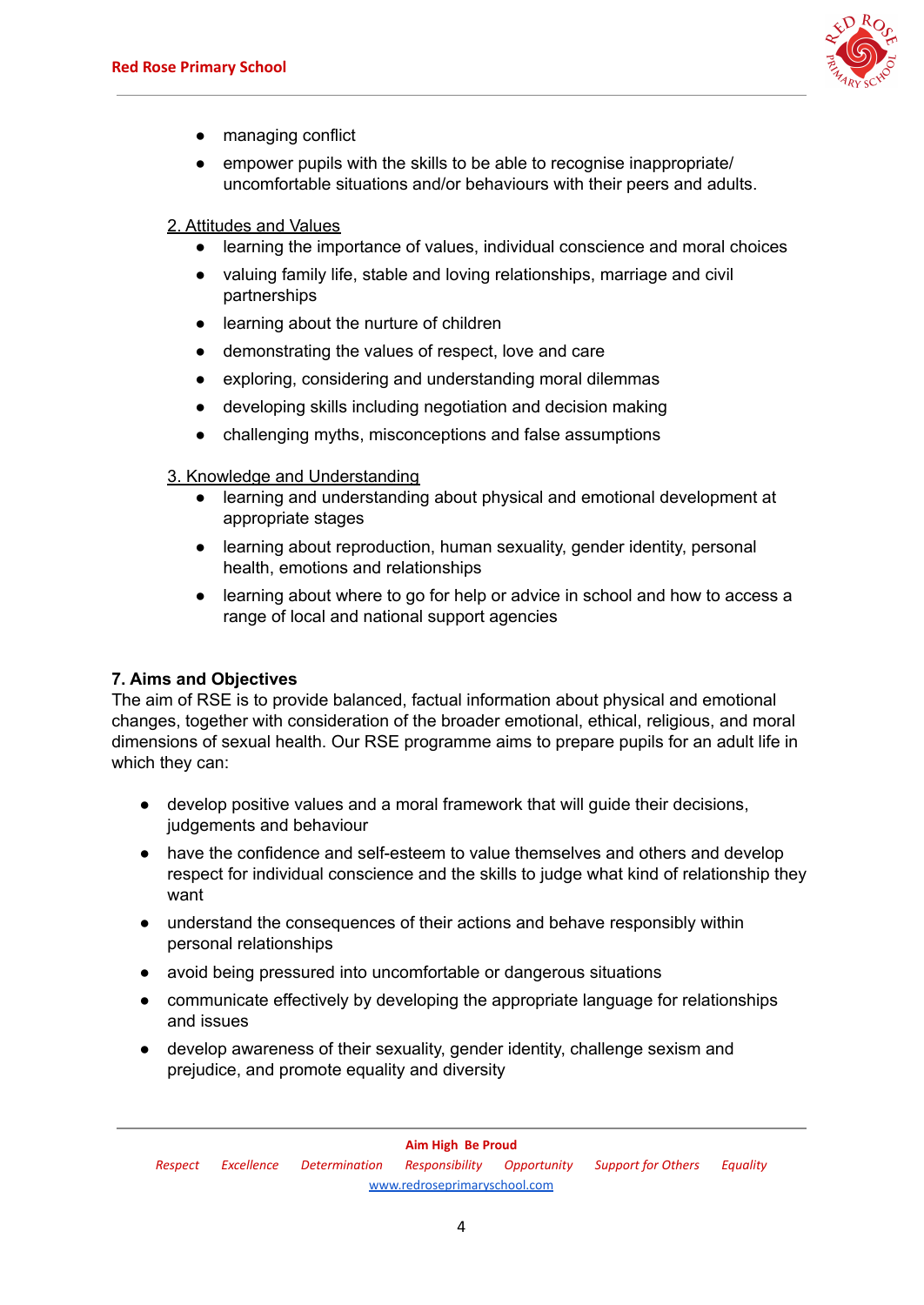

- have sufficient information and skills to protect themselves in a variety of situations, including from exploitation
- be aware of sources of help and acquire the skills and confidence to access advice and support if necessary

By the end of Key Stage One, pupils should be able to:

- understand the importance of valuing themselves and others
- recognise their membership of the family and recognise the roles of individuals in families
- understand growth and know themselves as male or female
- be able to name the main external parts of the body
- recognise babies have special needs
- appreciate relationships, friends, family, working together, sharing, playing together
- know about rituals that mark life and death, birth, marriage
- recognise the range of emotions and how we deal with them
- know about being safe
- know about the difference between good and bad touching
- appreciate that some diseases are infectious
- have an awareness of personal health and safety, personal hygiene

By the end of Key Stage Two, pupils should be able to:

- understand that they grow and change throughout life
- understand what is meant by relationships within families, friends and communities
- develop an appreciation of what is involved in bringing up children and what responsibilities parents have
- become aware of the different patterns of friendship
- know the ritual celebrated in Churches, marking birth, marriage and death
- be aware of their changing emotions and the need to respect other people's emotions and feelings
- begin to know about and understand the changes that come about through puberty
- know and understand their own bodies and their need for personal hygiene
- know the names for parts of the body
- know the basic biology of human reproduction
- become aware of the choices they make and that there are good choices and wrong choices
- recognise the importance of forgiveness in relationships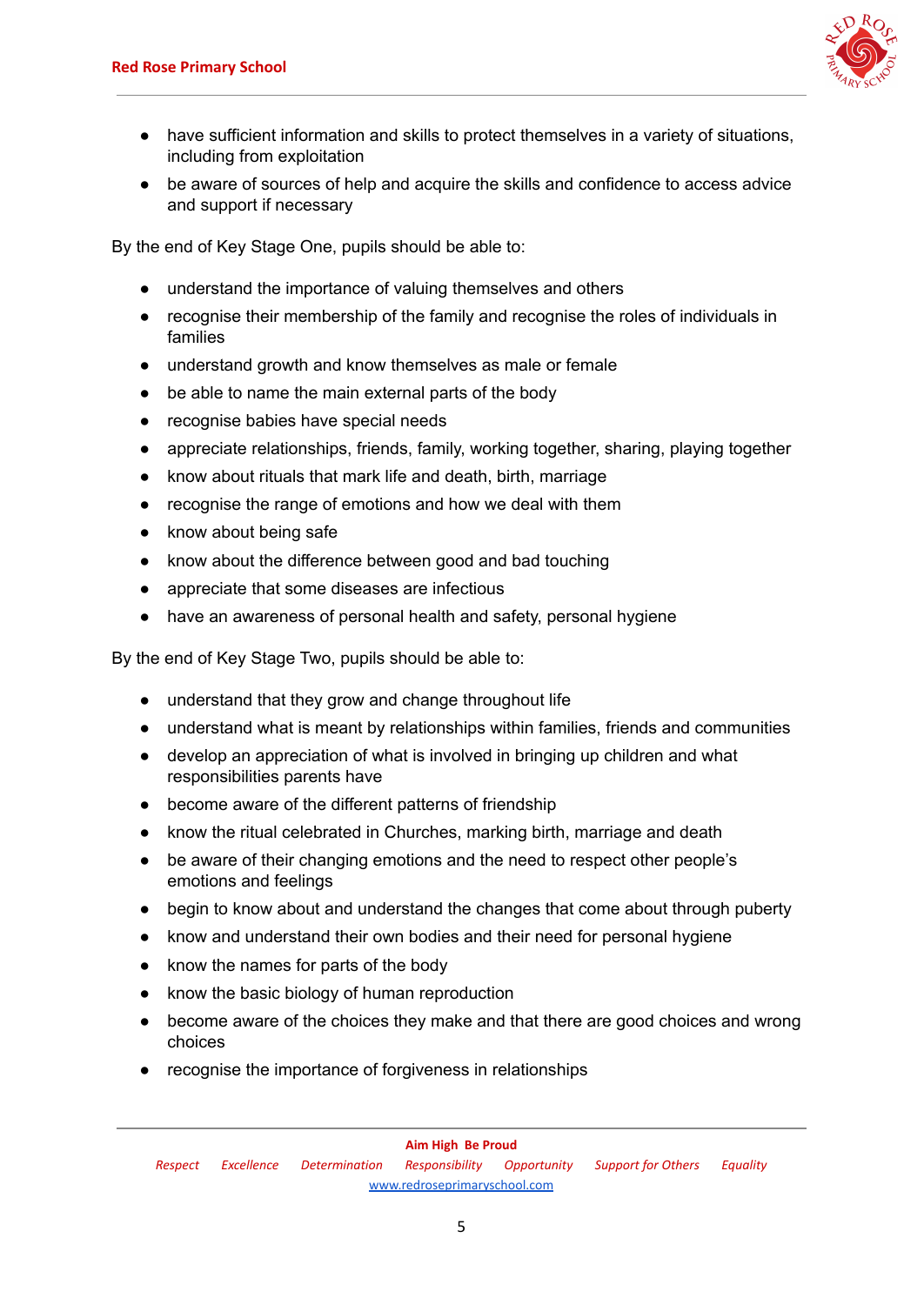

(A full mapping of the RSE statutory outcomes mapped across the Jigsaw puzzles in in Appendix 1)

#### **8. Organisation and Content of Relationship and Sex Education**

Red Rose Primary School specifically delivers Relationship and Sex Education through its PSHE Programme, RE and Science lessons at KS1 and KS2. Much of the Relationship and Sex Education at Red Rose Primary School takes place within PSHE lessons. Teachers generally deliver the PSHE curriculum with support from professionals where appropriate. School staff are usually the best people to work with the pupils on many of the RSE topics as they are aware of each pupil's individual circumstances. RSE lessons are set within the wider context of the PSHE curriculum and focus more on the emotional aspects of development and relationships, although the physical aspects of puberty and reproduction will also be taught as part of National Curriculum Science. The PSHE Programme and Science National Curriculum are taught in every year.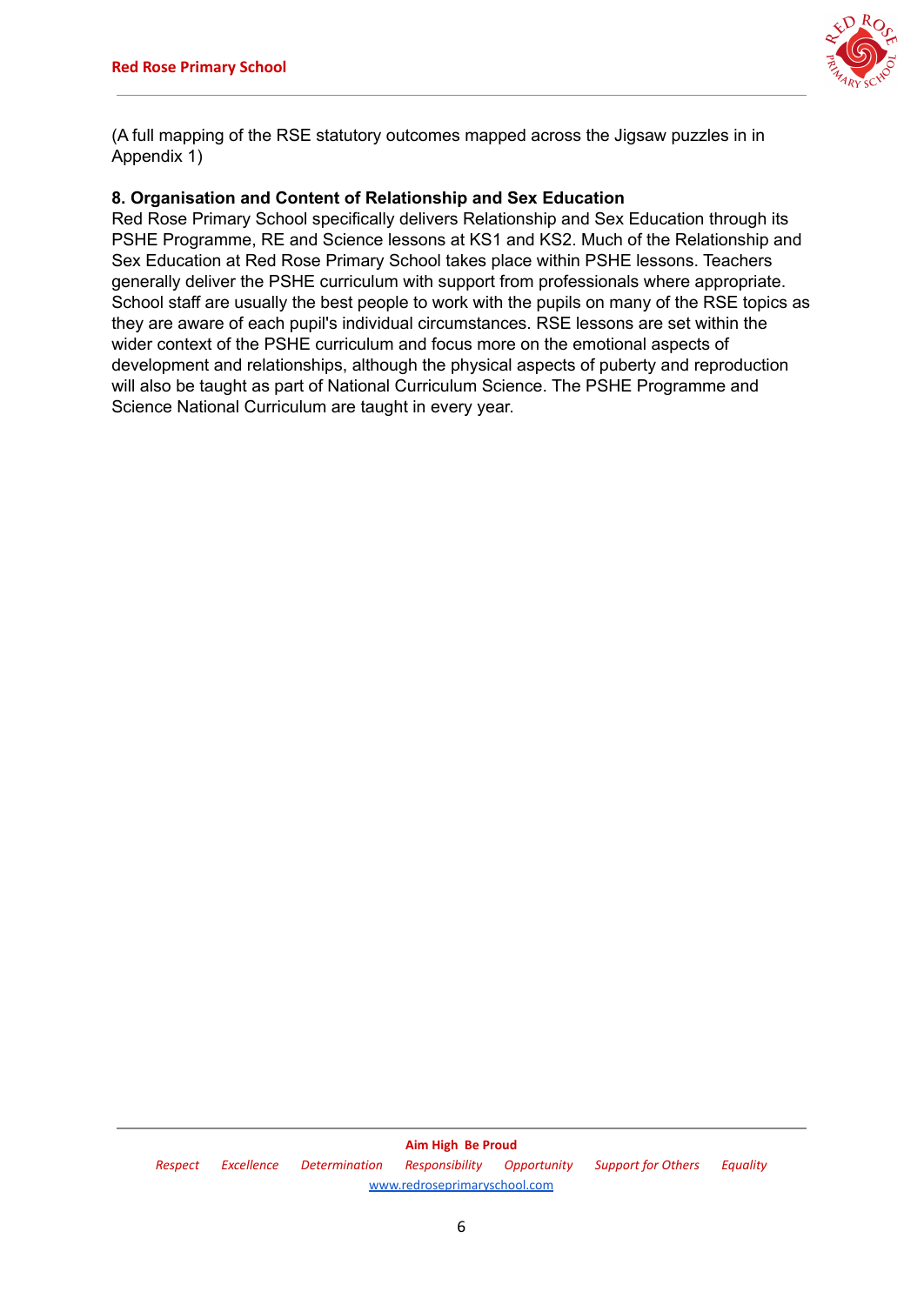

#### **Whole-school approach**

We will deliver our PSHE and RSE programme through the whole school Jigsaw approach. Jigsaw covers all areas of PSHE for the primary phase including statutory Relationships and Health Education. The table below gives the learning theme of each of the six Puzzles (units) and these are taught across the school; the learning deepens and broadens every year.

| Term             | <b>Puzzle (Unit)</b>             | <b>Content</b>                                                                                                                                   |
|------------------|----------------------------------|--------------------------------------------------------------------------------------------------------------------------------------------------|
| <b>Autumn 1:</b> | Being Me in<br>My World          | Includes understanding my own identity and how I fit well<br>in the class, school and global community. Jigsaw<br>Charter established.           |
| <b>Autumn 2:</b> | Celebrating<br><b>Difference</b> | Includes anti-bullying (cyber and homophobic bullying<br>included) and understanding                                                             |
| Spring 1:        | Dreams and<br>Goals              | Includes goal-setting, aspirations, who do I want to<br>become and what would I like to do for work and to<br>contribute to society              |
| Spring 2:        | <b>Healthy Me</b>                | Includes drugs and alcohol education, self-esteem and<br>confidence as well as healthy lifestyle choices, sleep,<br>nutrition, rest and exercise |
|                  | <b>Summer 1: Relationships</b>   | Includes understanding friendship, family and other<br>relationships, conflict resolution and communication<br>skills, bereavement and loss      |
| Summer 2:        | Changing Me                      | Includes Relationships and Sex Education in the context<br>of coping positively with change                                                      |

**Aim High Be Proud** *Respect Excellence Determination Responsibility Opportunity Support for Others Equality* [www.redroseprimaryschool.com](http://www.redroseprimaryschool.com)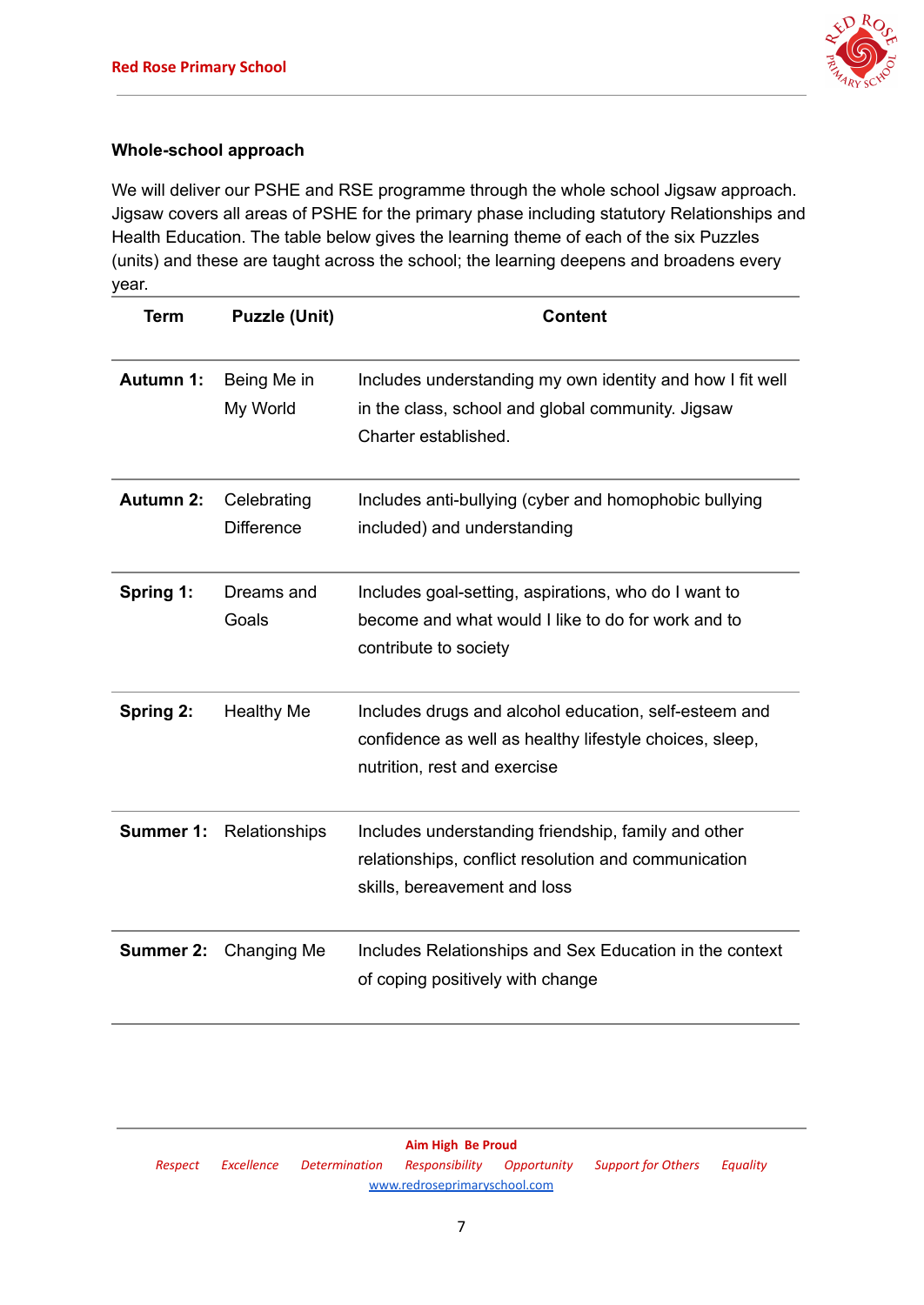

Any RSE lesson may consider questions or issues that some pupils will find sensitive. Before embarking on these lessons, ground rules are established which prohibit inappropriate personal information being requested or disclosed by those taking part in the lesson.

When pupils ask questions, we aim to answer them honestly at an age appropriate level and within the ground rules established at the start of the sessions. If it is felt that answering a specific question would involve information at a level inappropriate to the age and development of the rest of the pupils, the question will be dealt with individually at another time. More expert or specialist teachers and other professionals may support staff that are uncomfortable with teaching certain aspects of the RSE curriculum. Support and professional development will be provided for these staff, so that they can develop their confidence in delivering the whole of the RSE programme.

Assessment is carried out where appropriate, for example, at the end of every module and involves teacher, pupil and peer assessment of knowledge and understanding, interpersonal skills, and attitudes.

#### **9. Inclusion**

#### Ethnic, Cultural and Religious Groups

We intend our policy to be sensitive to the needs of different ethnic, cultural and religious groups. We encourage parents /carers to discuss any concerns with the Headteacher.

#### Pupils with Special Needs

We will ensure that all pupils receive Relationship and Sex Education, and we will offer provision appropriate to the needs of all our pupils, taking specialist advice where necessary.

#### Sexual Identity, Gender Identity and Sexual Orientation

We aim to deal sensitively and honestly with issues of sexual orientation and gender identity and answer appropriate questions and offer support. Pupils, whatever their developing sexuality, need to feel that Relationship and Sex Education is relevant to them.

#### **10. Roles and responsibilities**

#### 10.1 The governing body

The governing body will approve the SRE policy on an annual basis, and hold the Headteacher to account for its implementation.

The governing body has delegated the approval of this policy to the Staffing Committee.

#### 10.2 The Headteacher

The Headteacher is responsible for ensuring that SRE is taught consistently across the school, and for managing requests to withdraw pupils from non-statutory components of SRE (see Section 11).